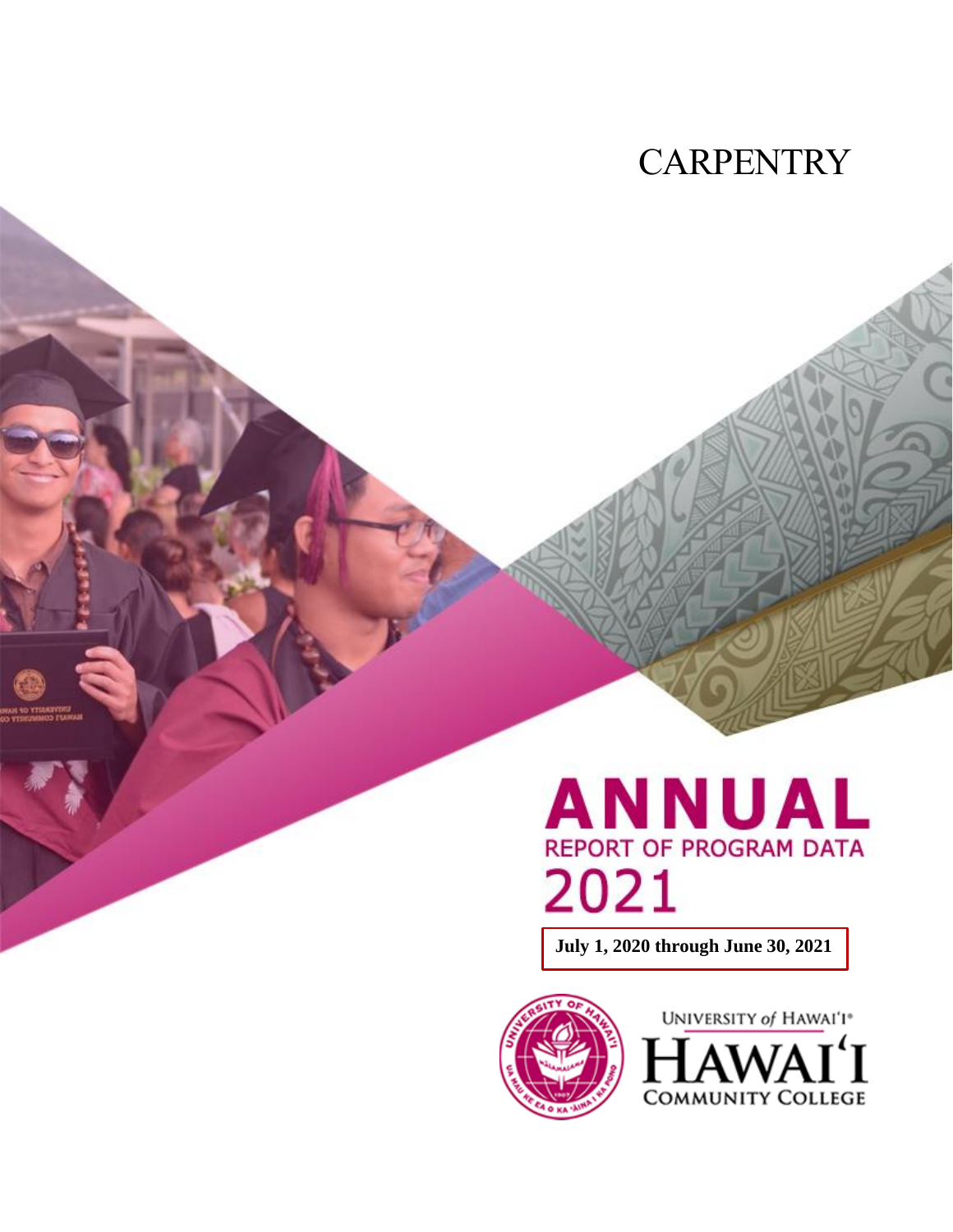## **1. Program or Unit Description**

The carpentry program allows students to participate in the "foundation-to-finish" experiences necessary to build a basic residential house while completing the required carpentry coursework. Students will graduate from the Carpentry program with the knowledge and experience necessary to begin employment at the entry level in the construction industry, or enter a four-year apprenticeship program. Credit may be given in the apprenticeship program for work completed at Hawai'i Community College.

What is the target student or service population?

The intention of the program is to disseminate relevant information to prospective students in the intermediate to high school levels that would give them an awareness of the opportunities that are available for them in attending the program. Emphasis will also be given to nontraditional students contemplating at learning a trade. Without discrimination, the carpentry program targets any student interested in seeking the knowledge and skills needed to be employable in the construction industry.

## **2. Analysis of the Program/Unit**

#### [UHCC Annual Report of Program Data \(VARPD\)](https://uhcc.hawaii.edu/varpd/)

*Discuss the program's or unit's strengths and areas to improve in terms of Demand, Efficiency, and Effectiveness based on an analysis of the program's ARPD Quantitative Indicators or comparable unit-developed measures or program-developed metrics. Include a discussion of relevant historicaltrend data on key measures (i.e., last three years). Provide an explanation of any significant changes to the program's Quantitative Indicators or unit's key performance measures in the year of this Review.*

| #     | <b>Demand Indicators</b>                         | $2018 - 19$ |       | 2019 - 20 2020 - 21 | <b>Demand Health</b> |
|-------|--------------------------------------------------|-------------|-------|---------------------|----------------------|
| 1.    | New & Replacement Positions (State)              | 1390        | 1044  | 1011                |                      |
| $2.*$ | New & Replacement Positions (County<br>Prorated) | 151         | 117   | 104                 |                      |
| 3.    | Number of Majors                                 | 28          | 20    | 21                  |                      |
| 3a.   | Number of Majors Native Hawaiian                 | 13          | 9     | 9                   | <b>Healthy</b>       |
| 3b.   | Fall Full-Time                                   | 96%         | 90%   | 82%                 |                      |
| 3c.   | Fall Part-Time                                   | 4%          | 10%   | 18%                 |                      |
|       | 3d. Fall Part-Time who are Full-Time in System   | $0\%$       | $0\%$ | $0\%$               |                      |
| 3е.   | Spring Full-Time                                 | 89%         | 80%   | 75%                 |                      |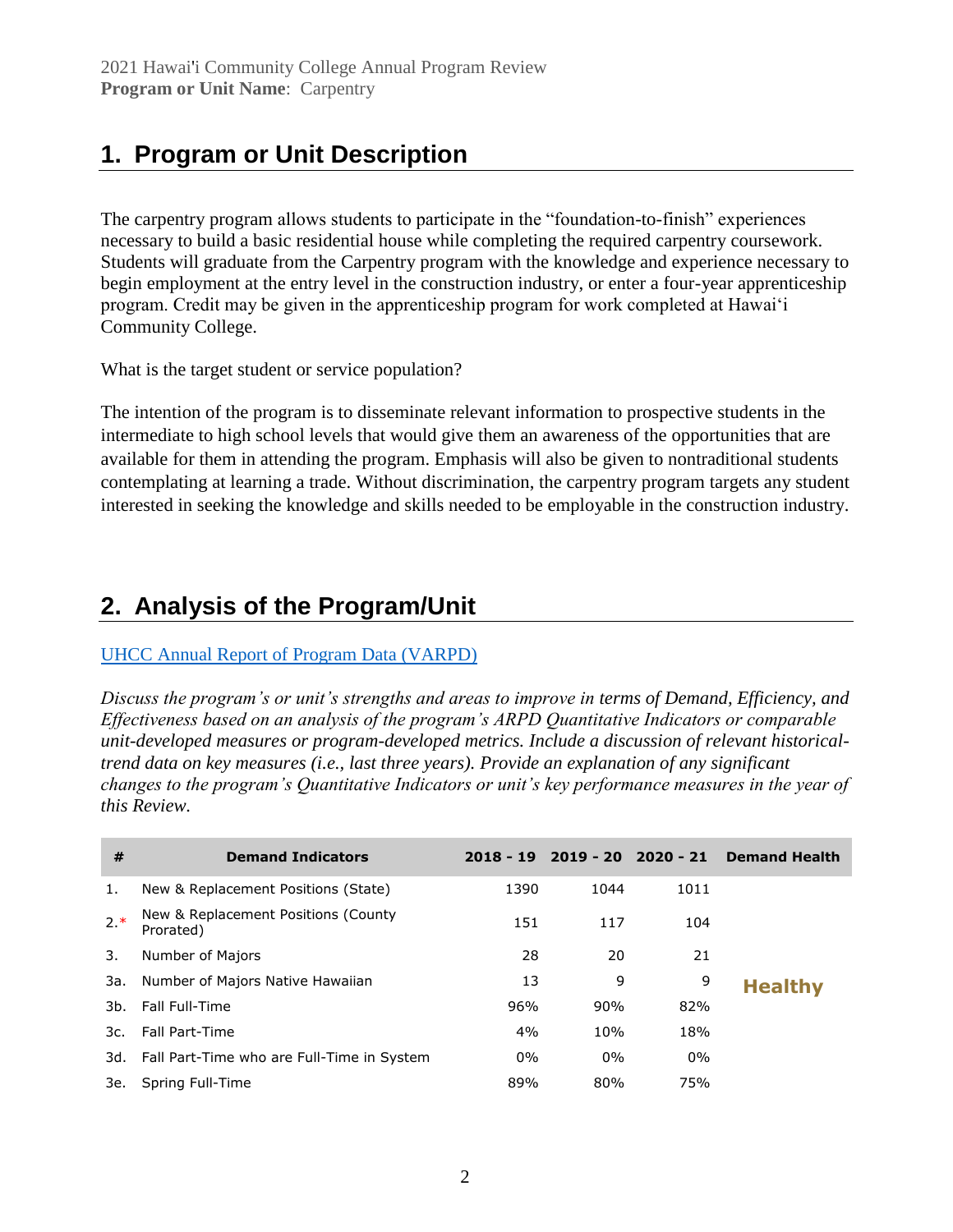| 3f. | Spring Part-Time                             | 11%   | 20%   | 25%   |
|-----|----------------------------------------------|-------|-------|-------|
| 3g. | Spring Part-Time who are Full-Time in System | $0\%$ | $0\%$ | $0\%$ |
| 4.  | SSH Program Majors in Program Classes        | 666   | 414   | 443   |
| 5.  | SSH Non-Majors in Program Classes            | 0     | 0     | 0     |
| 6.  | SSH in All Program Classes                   | 666   | 414   | 443   |
| 7.  | FTE Enrollment in Program Classes            | 22    | 14    | 15    |
| 8.  | Total Number of Classes Taught               |       |       | 8     |

Demand indicators are "healthy" based on the availability of job positions in the construction industry.

- Demand indicators are "healthy" based on the availability of job positions in the construction industry. The Demand indicators are healthy due to the New & Replacement Positions in the Construction Industry per # of majors in the program.
- Within the construction industry, whether Carpenters Union or private contractors, there is high demand for skilled workers from the program.
- Persistence from Fall to Spring shows a decline due to students accepting employment with contractors. There is a high level of job opportunities across Hawai'i Island.
- Number of Native Hawaiian CARP majors has been consistent over the past two academic years.
- Annually, the program conducts a survey of graduated students to follow up on their employment status. In tracking our previous graduates from Spring 2021, we found that seven are currently employed in the construction industry. One female student sought further education by enrolling in the HawCC Auto Mechanics program.

| #      | <b>Efficiency Indicators</b>        | $2018 - 19$ | 2019 - 20 2020 - 21 |           | <b>Efficiency Health</b> |
|--------|-------------------------------------|-------------|---------------------|-----------|--------------------------|
| 9.     | Average Class Size                  | 13          | 7                   | 8         |                          |
| $10.*$ | Fill Rate                           | 74.2%       | 43.3%               | 48.5%     |                          |
| 11.    | FTE BOR Appointed Faculty           | 2           | 2                   | 2         |                          |
| $12.*$ | Majors to FTE BOR Appointed Faculty | 14          | 10                  | 11        |                          |
| 13.    | Majors to Analytic FTE Faculty      | 14          | 10                  | 11        | <b>Progressing</b>       |
| 13a.   | Analytic FTE Faculty                | 2           | 2                   | 2         |                          |
| 14.    | Overall Program Expenditures        | \$202,264   | \$192,947           | \$247,583 |                          |
| 14a.   | General Funded Budget Allocation    | \$174,784   | \$173,640           | \$247,417 |                          |
| 14b.   | Special/Federal Budget Allocation   | 0           | 0                   | 0         |                          |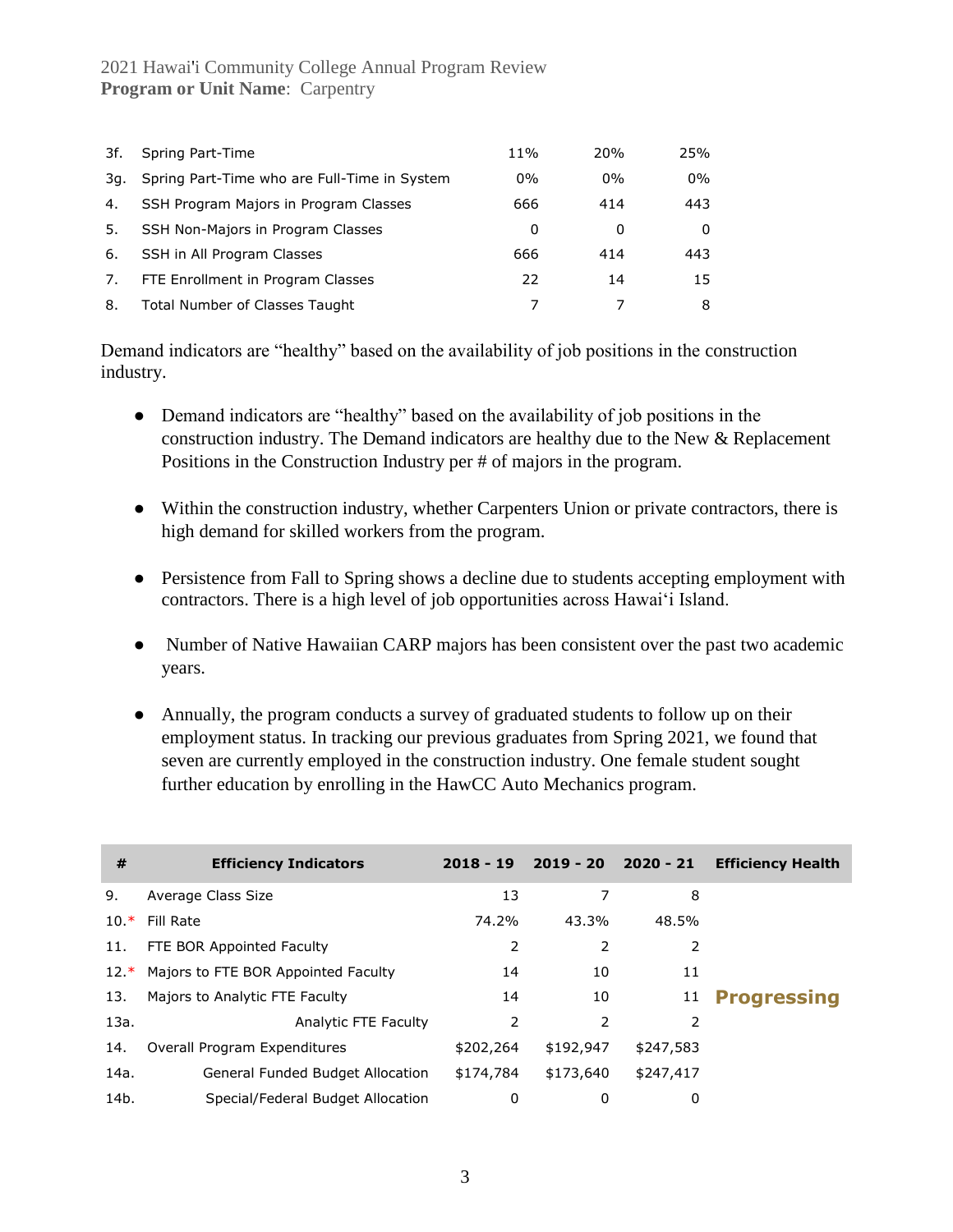| 14c. | Tuition and Fees                     | \$27,480     | \$19,307 | \$166 |
|------|--------------------------------------|--------------|----------|-------|
|      | 15. Cost per SSH                     | \$304        | \$466    | \$559 |
| 16.  | Number of Low-Enrolled (<10) Classes | $\mathbf{U}$ | h        | 6     |

- Efficiency indicators are progressing. Although the average class size has increased since 2019, the fill rate metric of 48.5% is a focal point for improvement.
- Fill rate declined in previous years due to an insufficient number of students registering for the program. The CARP program will continue to recruit prospective students from Construction Academy Program high schools as well as other local high schools.
- In an effort to increase enrollment and promote the carpentry program, we will increase our effort to collaborate with the Construction Academy in various Hawai'i Island high schools. CARP faculty have been diligently working toward creating increased options for high school students to receive dual credit that applies toward the Carpentry CA and AAS degree.
- The carpentry program will collaborate with the intermediate and high school counselors and vigorously promote the importance of learning the basic skills, i.e., reading, writing and math, in order to obtain the skills of the trade.
- The carpentry program has a strong history of serving the Hawai<sup>'</sup>i Island community for nearly 80 years. Enrollment has traditionally been consistent, and the demand for this program in regard to industry has remained high.
- The carpentry program will work closely with our industry advisory board. According to our advisory council, the carpentry program is due for some changes in order to ensure the curriculum meets industry demands. For example, this year we have shifted to more batteryoperated tools on site. Students were provided funding for the purchase of their own tools in support of this curriculum updating. In the near future when faculty staffing has stabilized, the program may, for example, implement further curriculum and equipment advances pertinent to current industry standards.

| #   | <b>Effectiveness Indicators</b>                   |     | 2018 - 19 2019 - 20 2020 - 21 |     | <b>Effectiveness</b><br><b>Health</b> |
|-----|---------------------------------------------------|-----|-------------------------------|-----|---------------------------------------|
| 17. | Successful Completion (Equivalent C or<br>Higher) | 96% | 88%                           | 92% |                                       |
| 18. | Withdrawals (Grade = $W$ )                        | 3   |                               | 0   |                                       |
|     | 19.* Persistence Fall to Spring                   | 86% | 80%                           | 77% | <b>Progressing</b>                    |
|     | 19a. Persistence Fall to Fall                     | 50% | 37%                           | 50% |                                       |
|     | 20.* Unduplicated Degrees/Certificates Awarded    | 12  | 6                             | 5   |                                       |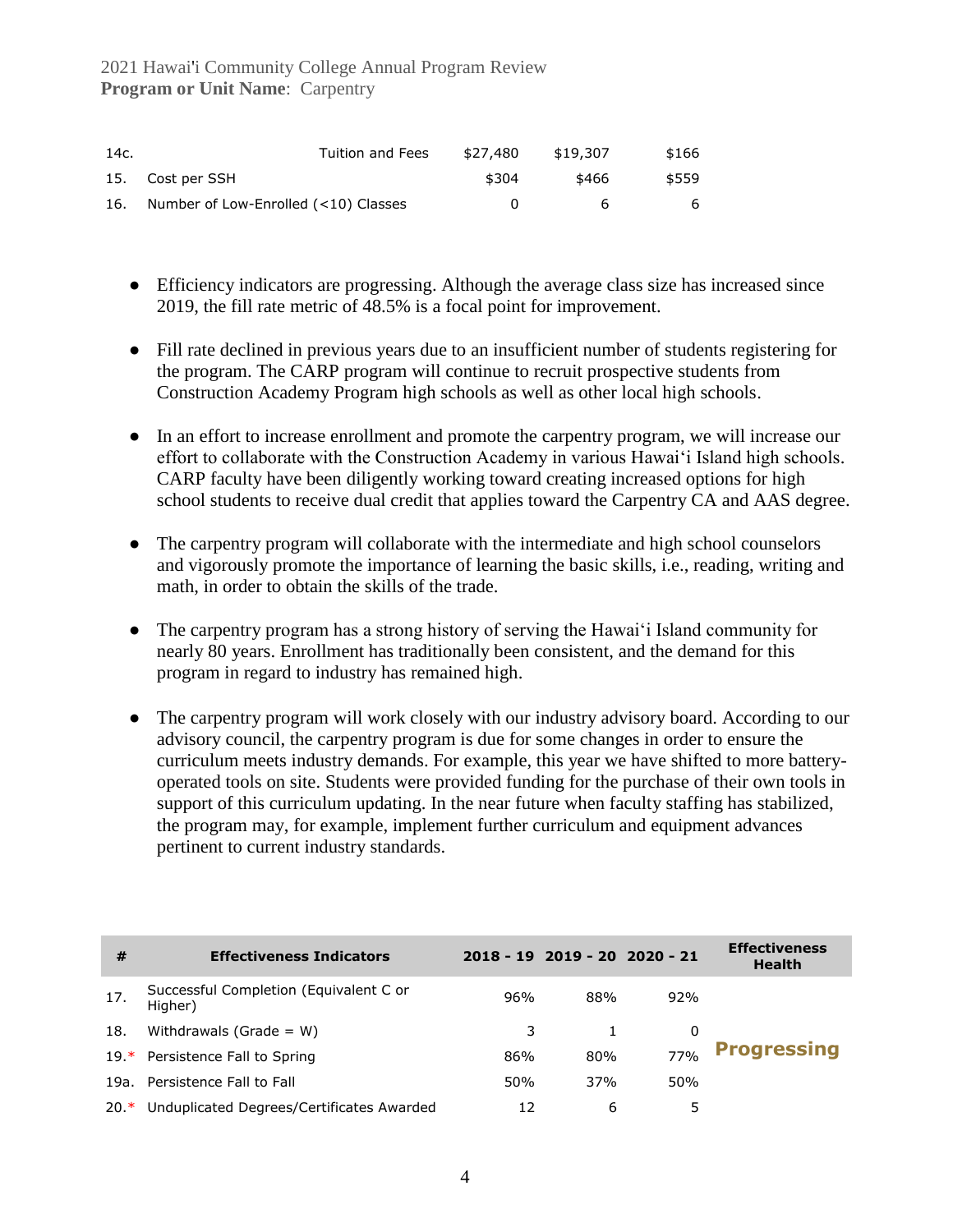| 20a.              | Degrees Awarded                            |    |          |   |
|-------------------|--------------------------------------------|----|----------|---|
| 20 <sub>b</sub> . | Certificates of Achievement Awarded        | 12 | 6        | 5 |
| 20c.              | Advanced Professional Certificates Awarded | 0  | 0        | 0 |
| 20d.              | Other Certificates Awarded                 | 0  |          |   |
| 21.               | External Licensing Exams Passed 1          |    |          |   |
| 22.               | Transfers to UH 4-yr                       | 0  |          | 0 |
| 22a.              | Transfers with credential from program     | 0  | $\Omega$ | 0 |
| 22b.              | Transfers without credential from program  |    |          |   |

- Unduplicated Degrees/Certificates Awarded: The program continues to believe that this number has declined for the second year in a row due to students applying for the CA only because of the cost of tuition without considering the value of a certificate or degree as to whether they would be employable. In reality, employability should be based on the skills that the students obtain after being in the program for the full two years.
- The current program faculty and staff are making every effort to encourage students to pursue their AAS degrees, which will undoubtedly help them in the future.

| #    | <b>Distance Indicators</b>                                        |       | $2018 - 19$ $2019 - 20$ $2020 - 21$ |     |
|------|-------------------------------------------------------------------|-------|-------------------------------------|-----|
| 23.  | Number of Distance Education Classes Taught                       | 0     | 0                                   | 3   |
| 24.  | Enrollments Distance Education Classes                            | 0     | 0                                   | 23  |
| 25.  | Fill Rate                                                         | $0\%$ | $0\%$                               | 41% |
| 26.  | Successful Completion (Equivalent C or Higher)                    | $0\%$ | $0\%$                               | 91% |
| 27.  | Withdrawals (Grade = $W$ )                                        | 0     | 0                                   | 0   |
| -28. | Persistence (Fall to Spring Not Limited to<br>Distance Education) | $0\%$ | $0\%$                               | 78% |

| #   | <b>Perkins Indicators</b>                | Goal | <b>Actual</b> | <b>Met</b> |
|-----|------------------------------------------|------|---------------|------------|
| 29. | 1P1 Postsecondary Placement              | 33   | 50            | Met        |
| 30. | 2P1 Earned Recognized Credential         | 33   | 69.23         | Met        |
| 31. | 3P1 Nontraditional Program Concentration | N/A  | N/A           | N/A        |
|     | 32. Placeholder - intentionally blank    | N/A  | N/A           | N/A        |
|     | 33. Placeholder - intentionally blank    | N/A  | N/A           | N/A        |
| 34. | Placeholder - intentionally blank        | N/A  | $\mathbf 0$   | N/A        |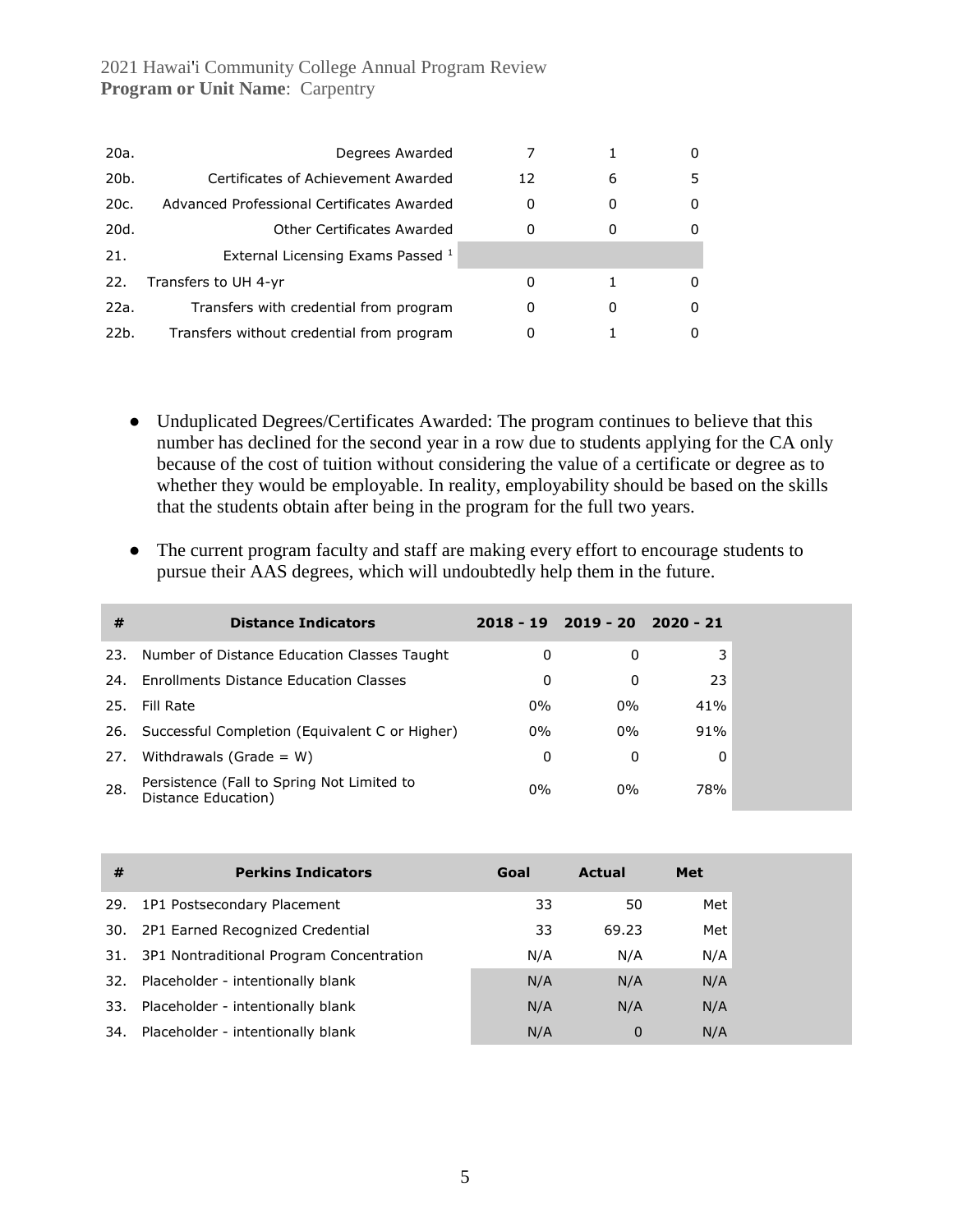| #   | <b>Performance Indicators</b>                         |          | $2018 - 19$ $2019 - 20$ $2020 - 21$ |          |
|-----|-------------------------------------------------------|----------|-------------------------------------|----------|
| 35. | Number of Degrees and Certificates                    | 19       |                                     | 5        |
| 36. | Number of Degrees and Certificates Native<br>Hawaiian | 12       | 3                                   | 4        |
| 37. | Number of Degrees and Certificates STEM               | Not STEM | Not STEM                            | Not STEM |
| 38. | Number of Pell Recipients <sup>1</sup>                | 10       | 4                                   |          |
| 39. | Number of Transfers to UH 4-yr                        | 0        |                                     |          |

*Instructional programs must include a discussion of ARPD health indicators with benchmarks to provide a quick view on the overall condition of the program. CTE programs must include an analysis of Perkins Core indicators for which the program did not meet the performance level in the year of this Review.*

According to the Perkins Indicators data for 1P1 and 2P1, the program has met postsecondary placement and earned recognized credentials by wide margins over the federal goal. This is evidence of the effectiveness of the hands-on learning techniques practiced in the carpentry program.

*Discuss significant program or unit actions and activities over the year of this Review. Include new certificate(s), stop outs, gain/loss of position(s), organizational changes, changes in unit operations or responsibilities, etc. Include a discussion of external factors affecting the program or unit.*

The Hawaii Community College carpentry program has encountered many challenges during the 2020-21 academic year. Regardless of the challenges that the world encountered due to the Covid-19 pandemic, the HawCC Carpentry program was able to construct the 54th annual model home and hand over the keys to the Department of Hawaiian Home Lands. This is a unique program which partners several programs at HawCC including Electrical Installation and Maintenance Technology, Agriculture, Diesel Mechanics, and Hawaiian Lifestyles. The project has been providing custom houses for our Hawaiian community for over five decades.

Effective June 1, 2021, the lead CARP professor retired after 30 years of teaching. Due to the UH system hiring freeze, HawCC has not been able to recruit and hire a full-time faculty instructor for CARP. A current faculty member from the Construction Academy Program was reassigned to fill the CARP instructor position at the start of the fall semester.

Our longtime finish carpentry instructor has been battling major health issues and has been out on long-term medical leave since January 2021. A HawCC Construction Academy instructor stepped in to teach as a CARP lecturer in lieu of this full-time instructor's absence. We are fortunate to have a strong Construction Academy program on Hawaiʻi Island. The CA instructors have been able to strengthen and assist the CARP program for many years. Faculty stepping in to lead the CARP program during unprecedented circumstances is a prime example of this important partnership.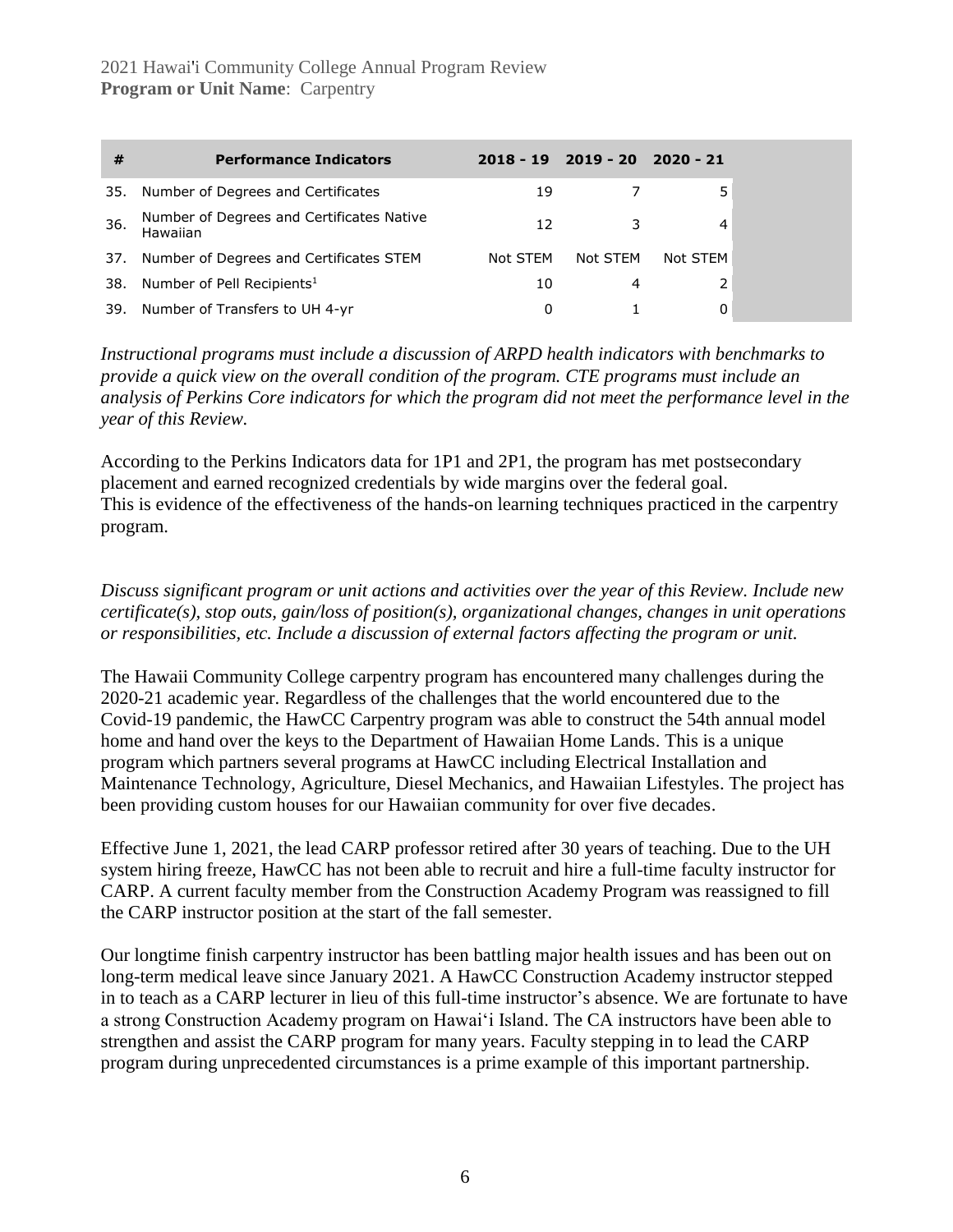During June 2021, the finish carpentry shop was burglarized. Many tools and two vehicles were stolen. Fortunately, one vehicle was recovered, but it was damaged. Due to the current budget constraints, we have not replaced the stolen van or tools. This loss has added to the tremendous challenges that the carpentry program is currently facing.

The construction industry is booming, the Carpenters Union and private industry are hiring anyone available, regardless of skill level or prior experience. Many high school graduates opt to go to work right away, which affects the enrollment of potential students for the program.

*Instructional programs must provide the URL for the program's ARPD data tables and attachment(s) for relevant program-developed metrics discussed in this Review; non-instructional units must provide URLs for unit-specific data and attachment(s) for relevant unit-developed metrics discussed in this Review.*

[2021 CARP Annual Report of Program Data](https://uhcc.hawaii.edu/varpd/index.php?y=2021&c=HAW&t=CTE&p=2314)

## **3. Program Learning Outcomes or Unit/Service Outcomes**

| <b>CARP PLO1:</b> Understand and utilize math    | ILO2: Utilize critical thinking to solve    |
|--------------------------------------------------|---------------------------------------------|
| computations, formulas, and measurements         | problems and make informed decisions.       |
| required in the carpentry field.                 |                                             |
| <b>CARP PLO2:</b> Understand the properties of   | ILO2: Utilize critical thinking to solve    |
| wood, its sustainability and how it dictates the | problems and make informed decisions.       |
| fundamental principles and procedures            | ILO5: Produce and perpetuate safe, healthy  |
| involved in carpentry.                           | learning and professional environments that |
|                                                  | are respectful of social and individual     |
|                                                  | diversity.                                  |
|                                                  | ILO6: Contribute to sustainable             |
|                                                  | environmental practices for personal and    |
|                                                  | community well-being.                       |
| <b>CARP PLO3:</b> Demonstrate safe practices     | ILO2: Utilize critical thinking to solve    |
| concerning, personal safety, hand and power      | problems and make informed decisions.       |
| tool usage, and all aspects of                   | ILO5: Produce and perpetuate safe, healthy  |
| fabrication/construction.                        | learning and professional environments that |
|                                                  | are respectful of social and individual     |
|                                                  | diversity.                                  |
| <b>CARP PLO4</b> : Use appropriate tools,        | ILO2: Utilize critical thinking to solve    |
| materials/fasteners and current building         | problems and make informed decisions.       |
| technology to complete projects.                 |                                             |
|                                                  |                                             |

*a) List all Program Learning Outcomes (PLOs) or Unit/Service Outcomes (UOs) and their alignment to the College's Institutional Learning Outcomes (ILOs).*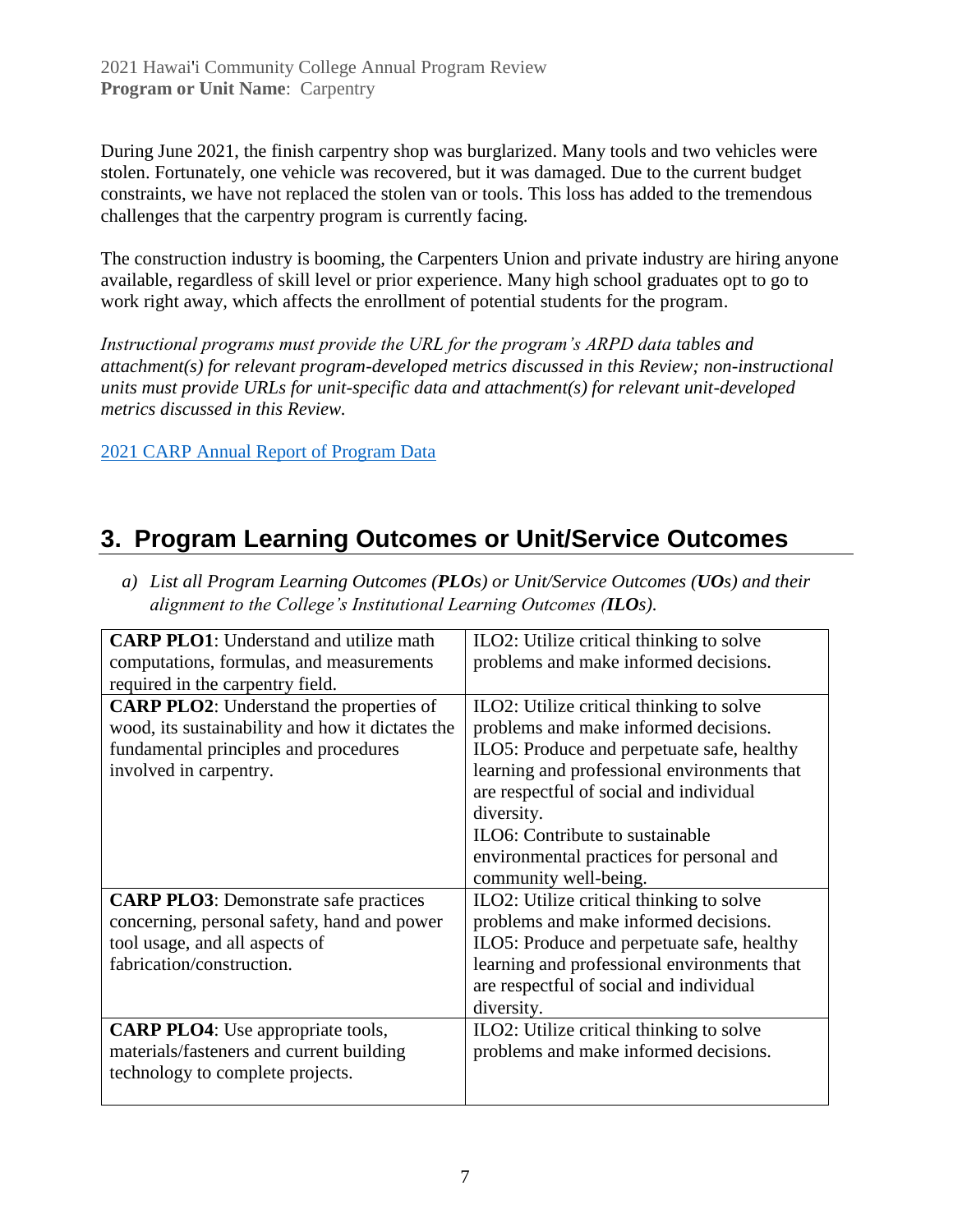| ILO4: Utilize quality comprehensive services                       |
|--------------------------------------------------------------------|
| and resources in the on-going pursuit                              |
| of educational and career excellence.                              |
| ILO1: Communicate effectively in a variety                         |
| of situations.                                                     |
| ILO2: Utilize critical thinking to solve                           |
| problems and make informed decisions.                              |
| ILO5: Produce and perpetuate safe, healthy                         |
| learning and professional environments that                        |
| are respectful of social and individual                            |
| diversity.                                                         |
| ILO1: Communicate effectively in a variety                         |
| of situations.                                                     |
| ILO2: Utilize critical thinking to solve                           |
| problems and make informed decisions.                              |
| ILO5: Produce and perpetuate safe, healthy                         |
| learning and professional environments that                        |
| are respectful of social and individual                            |
| diversity.                                                         |
| ILO2: Utilize critical thinking to solve                           |
| problems and make informed decisions.                              |
| ILO3: Apply knowledge and skills to make                           |
| contributions to community that are respectful                     |
| of the indigenous people and culture of                            |
| Hawai'i island, as well as other cultures of the                   |
| world.                                                             |
| ILO5: Produce and perpetuate safe, healthy                         |
| learning and professional environments that                        |
| are respectful of social and individual                            |
| diversity.<br>ILO6: Contribute to sustainable                      |
|                                                                    |
| environmental practices for personal and                           |
| community well-being<br>ILO1: Communicate effectively in a variety |
| of situations.                                                     |
| ILO2: Utilize critical thinking to solve                           |
| problems and make informed decisions.                              |
| ILO3: Apply knowledge and skills to make                           |
| contributions to community that are respectful                     |
| of the indigenous people and culture of                            |
| Hawai'i island, as well as other cultures of the                   |
| world.                                                             |
| ILO4: Utilize quality comprehensive services                       |
| and resources in the on-going pursuit                              |
| of educational and career excellence.                              |
|                                                                    |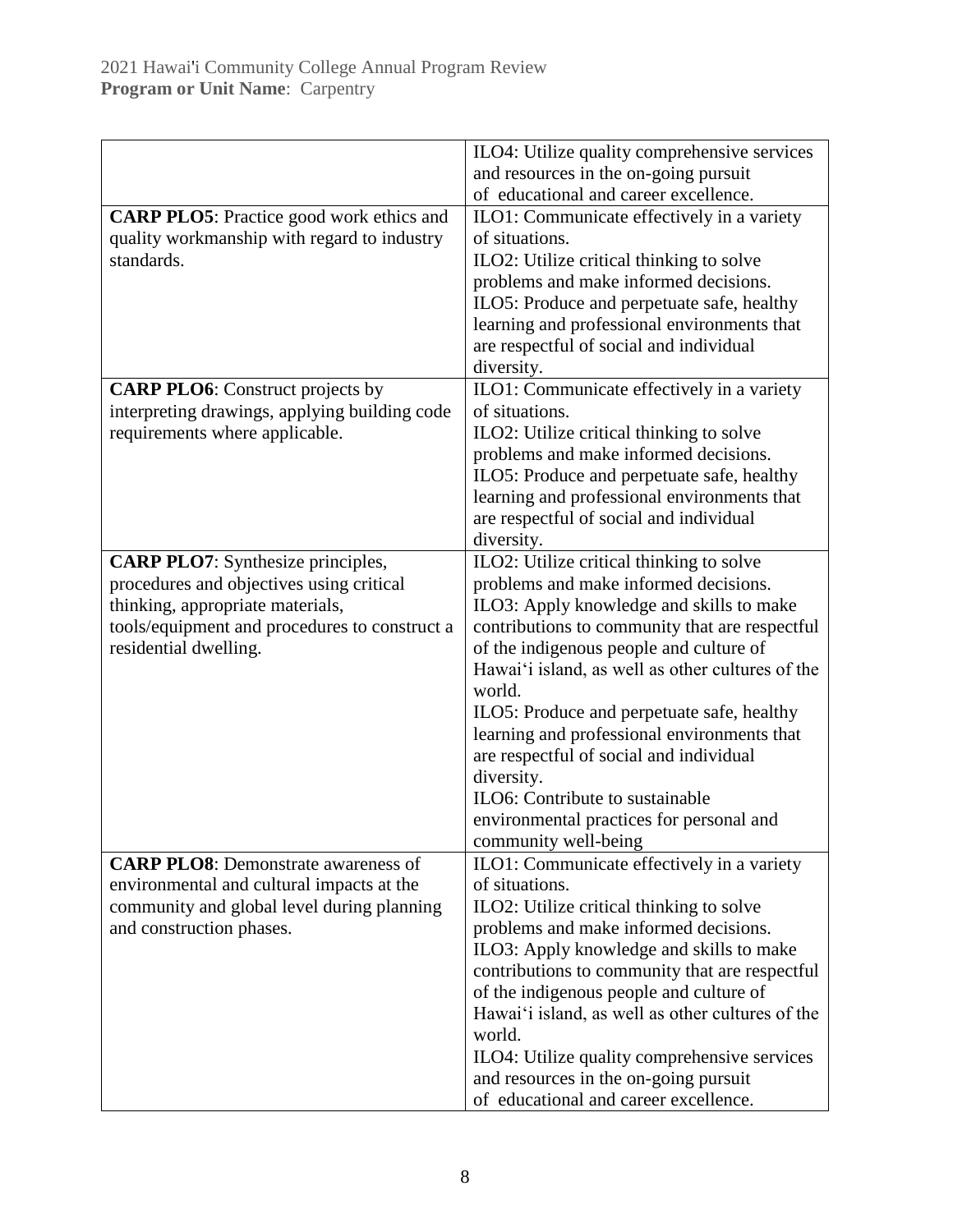| ILO5: Produce and perpetuate safe, healthy  |
|---------------------------------------------|
| learning and professional environments that |
| are respectful of social and individual     |
| diversity.                                  |
| ILO6: Contribute to sustainable             |
| environmental practices for personal and    |
| community well-being.                       |

*b) List the PLOs or UOs that have been assessed in the year of this Review. Instructional programs must list the courses that have been assessed in the year of this Review and identify the alignment(s) of Course Learning Outcomes (CLOs) to the PLOs. If no assessment was conducted in the year of this Review, provide an explanation and schedule of upcoming planned assessments.*

CARP 257 (formerly CARP 57), Framing and Exterior Finish, was assessed in Fall 2020 CARP 155 (formerly CARP 55), Concrete Form Construction, was assessed in Spring 2021. All CLOs for both courses were assessed, resulting in all CARP PLOs being assessed in AY2020- 21

| <b>CARP 155 (formerly</b><br><b>CAPR 55) -</b><br><b>CONCRETE FORM</b><br><b>CONSTRUCTION</b> | "CLO1: Use math to construct projects."                                                                                      | PLO <sub>1</sub> |
|-----------------------------------------------------------------------------------------------|------------------------------------------------------------------------------------------------------------------------------|------------------|
|                                                                                               | "CLO2: Identify different building materials<br>and fasteners."                                                              | PLOs 2, 4, 7     |
|                                                                                               | "CLO3: Demonstrate general and personal<br>safety practices when using power tools in<br>the construction of the Model Home" | PLO <sub>3</sub> |
|                                                                                               | "CLO4: Practice good work ethics."                                                                                           | PLO <sub>5</sub> |
|                                                                                               | "CLO5: Practice quality workmanship within<br>the industry standard guidelines."                                             | PLOs 4, 5, 6     |
| "CLO6: Interpret construction plans when<br>constructing the Model Home."                     |                                                                                                                              | PLO <sub>6</sub> |
|                                                                                               | "CLO7: Apply building codes when<br>constructing the Model Home."                                                            | PLO <sub>6</sub> |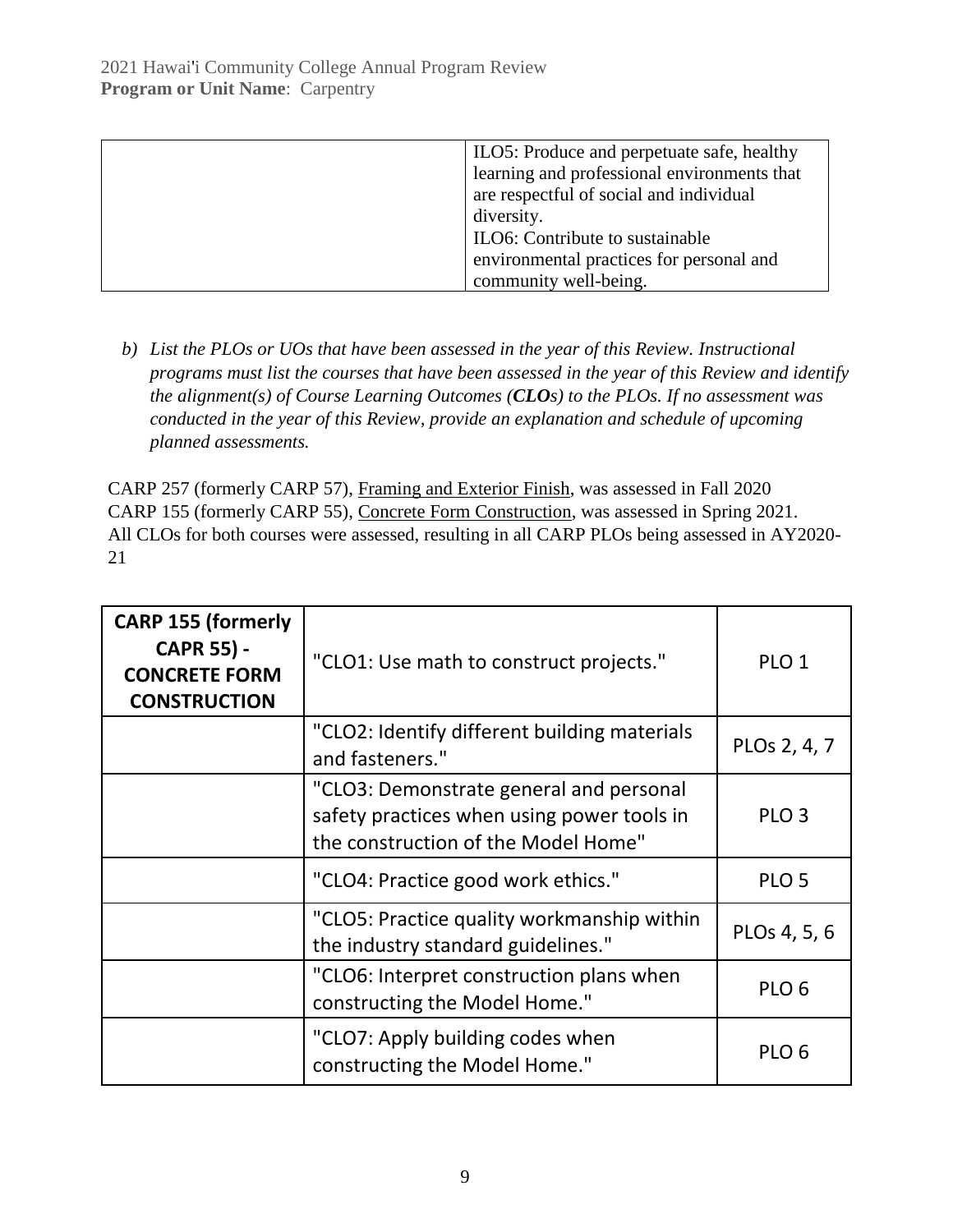| <b>CARP 257 -</b><br><b>FRAMING &amp;</b><br><b>EXTERIOR FINISH</b> | "CLO1: Demonstrate math skills used in construction<br>projects"                                                             |                  |
|---------------------------------------------------------------------|------------------------------------------------------------------------------------------------------------------------------|------------------|
|                                                                     | "CLO2: Identify different building materials and<br>fasteners"                                                               | PLOs 2,<br>4, 7  |
|                                                                     | "CLO3: Use sustainable methods when possible"                                                                                | PLOs 2,<br>8     |
|                                                                     | "CLO4: Demonstrate general and personal safety<br>practices when using power tools in the construction<br>of the Model Home" | PLO <sub>3</sub> |
|                                                                     | "CLO5: Practice good work ethics"                                                                                            | PLO <sub>4</sub> |
|                                                                     | "CLO6: Practice quality workmanship within industry<br>standards guidelines"                                                 | PLOs 4,<br>5, 6  |
|                                                                     | "CLO7: Interpret construction plans when<br>constructing the Model Home"                                                     | PLO <sub>6</sub> |
|                                                                     | "CLO8: Apply building codes when constructing the<br>Model Home"                                                             | PLO <sub>6</sub> |

*c) Assessment Results: provide a detailed discussion of assessment results at the program (PLO) and course (CLO), or unit (UO), levels in the year of this Review. Provide an analysis of how these results reflect the strengths and challenges of the program or unit in meetings its Outcomes.*

All students in both CARP 257, Fall 2020, and CARP 155, Spring 2021, met all Course Learning Outcomes.

See the graph of CARP PLO student assessment results: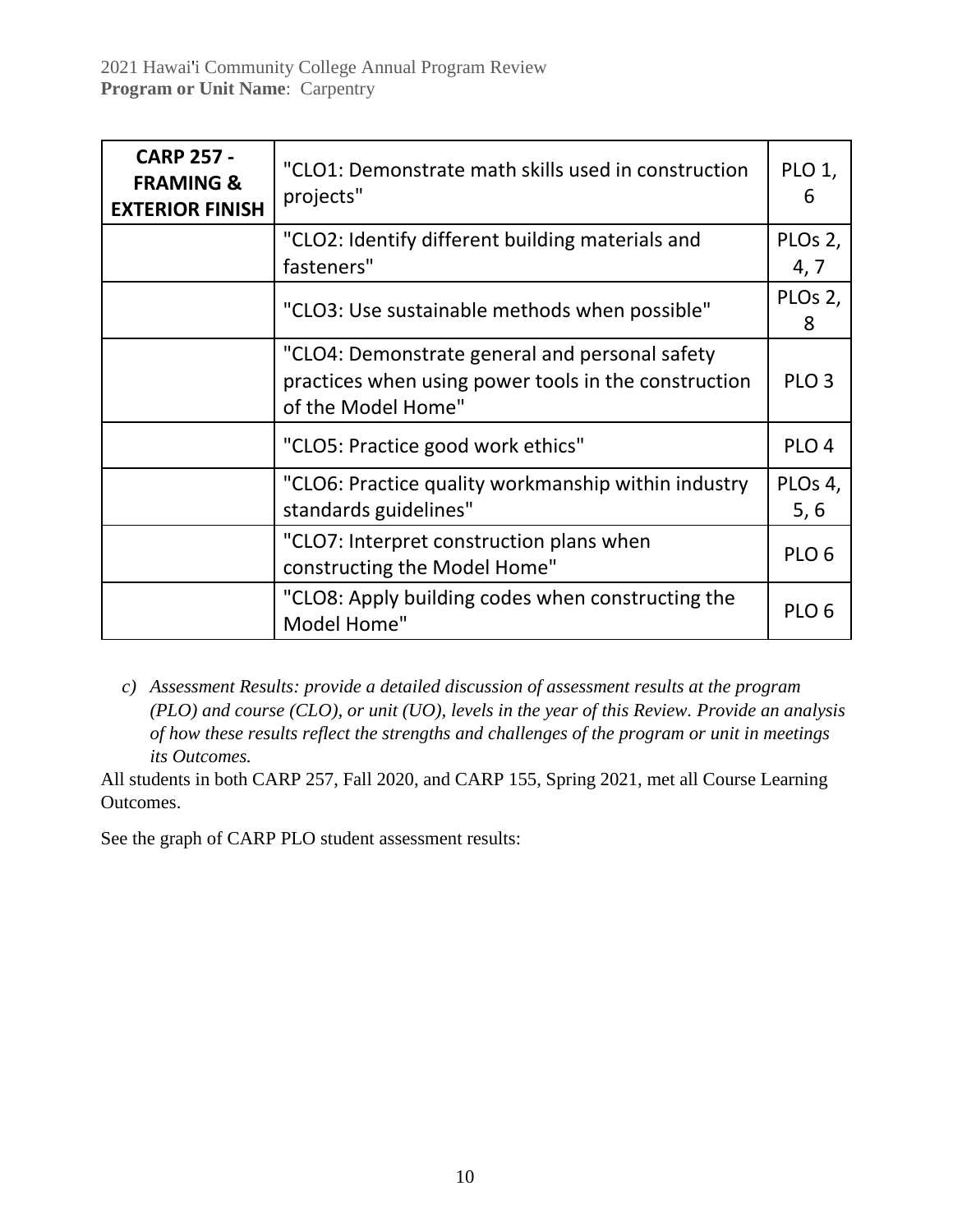| Carpentry                                                                                                                                                 |                                        |                   |
|-----------------------------------------------------------------------------------------------------------------------------------------------------------|----------------------------------------|-------------------|
| 圖 AcademicYear2020-21                                                                                                                                     |                                        |                   |
|                                                                                                                                                           |                                        |                   |
| <b>■ Outcomes</b><br>▲ Taxonomy<br><b>E</b> Curriculum Map                                                                                                |                                        |                   |
| <b>Fall2020</b><br>$\checkmark$<br>Term:                                                                                                                  |                                        | Add Outcome -     |
| <b>Filter:</b>                                                                                                                                            | <b>Z</b> Assessed<br><b>Z</b> Assigned | Related           |
| CARP_PLO1                                                                                                                                                 |                                        |                   |
| <b>CARP PLO1</b><br>CARP PLO1: Understand and utilize math computations, formulas, and measurements required in the carpentry field.                      | A Assigned                             | <b>6 Assessed</b> |
| CARP_PLO2                                                                                                                                                 |                                        |                   |
| <b>CARP PLO2</b>                                                                                                                                          |                                        |                   |
| CARP PLO2: Understand the properties of wood, its sustainability and how it dictates the fundamental principles and<br>procedures involved in carpentry.  | A Assigned                             | 6 Assessed        |
| CARP_PLO3                                                                                                                                                 |                                        |                   |
| <b>CARP PLO3</b>                                                                                                                                          |                                        |                   |
| CARP PLO3: Demonstrate safe practices concerning, personal safety, hand and power tool usage, and all aspects of<br>fabrication/construction.             | A Assigned                             | 6 Assessed        |
| CARP PLO4                                                                                                                                                 |                                        |                   |
| CARP PLO4                                                                                                                                                 |                                        |                   |
| CARP PLO4: Use appropriate tools, materials/fasteners and current building technology to complete projects.                                               | A Assigned                             | 6 Assessed        |
| CARP_PLO5                                                                                                                                                 |                                        |                   |
| CARP PLO5                                                                                                                                                 |                                        |                   |
| CARP PLO5: Practice good work ethics and quality workmanship with regard to industry standards.                                                           | A Assigned                             | 6 Assessed        |
| CARP PLO6                                                                                                                                                 |                                        |                   |
| CARP PLO6                                                                                                                                                 |                                        |                   |
| CARP PLO6: Construct projects by interpreting drawings, applying building code requirements where applicable.                                             | A Assigned                             | 6 Assessed        |
| CARP PLO7                                                                                                                                                 |                                        |                   |
| CARP PLO7                                                                                                                                                 |                                        |                   |
| CARP PLO7: Synthesize principles, procedures and objectives using critical thinking, appropriate materials,<br>tools/equipment and procedures to construc | A Assigned                             | 6 Assessed        |
| CARP_PLO8                                                                                                                                                 |                                        |                   |
| <b>CARP PLO8</b>                                                                                                                                          |                                        |                   |
| CARP PLO8: Demonstrate awareness of environmental and cultural impacts at the community and global level during                                           |                                        |                   |

*d) Changes that have been made as a result of the assessment results: instructional programs must provide a discussion of changes made as a result of the analysis of assessment results, e.g., to curriculum, instruction, development of student learning opportunities, faculty professional development activities, assessment strategies, etc.; non-instructional units must provide a discussion of changes made as a result of the analysis of assessment results, e.g., to services, operations, personnel training, assessment strategies, etc.*

The carpentry program is experiencing a transition period during this academic year. The assessment results for AY 2020-21 are favorable, and according to the data, no adjustments are needed. However, the current CARP faculty feel that the assessment strategies in place can be improved. We are committed to improving to get a more accurate picture of student success in regard to our carpentry program and specific course learning outcomes.

The carpentry program has been working closely with our Construction Academy high school feeder program, to streamline the opportunities for high school students to obtain CARP related credits while in high school. Due to high carpentry industry demand for unskilled workers, we feel it is imperative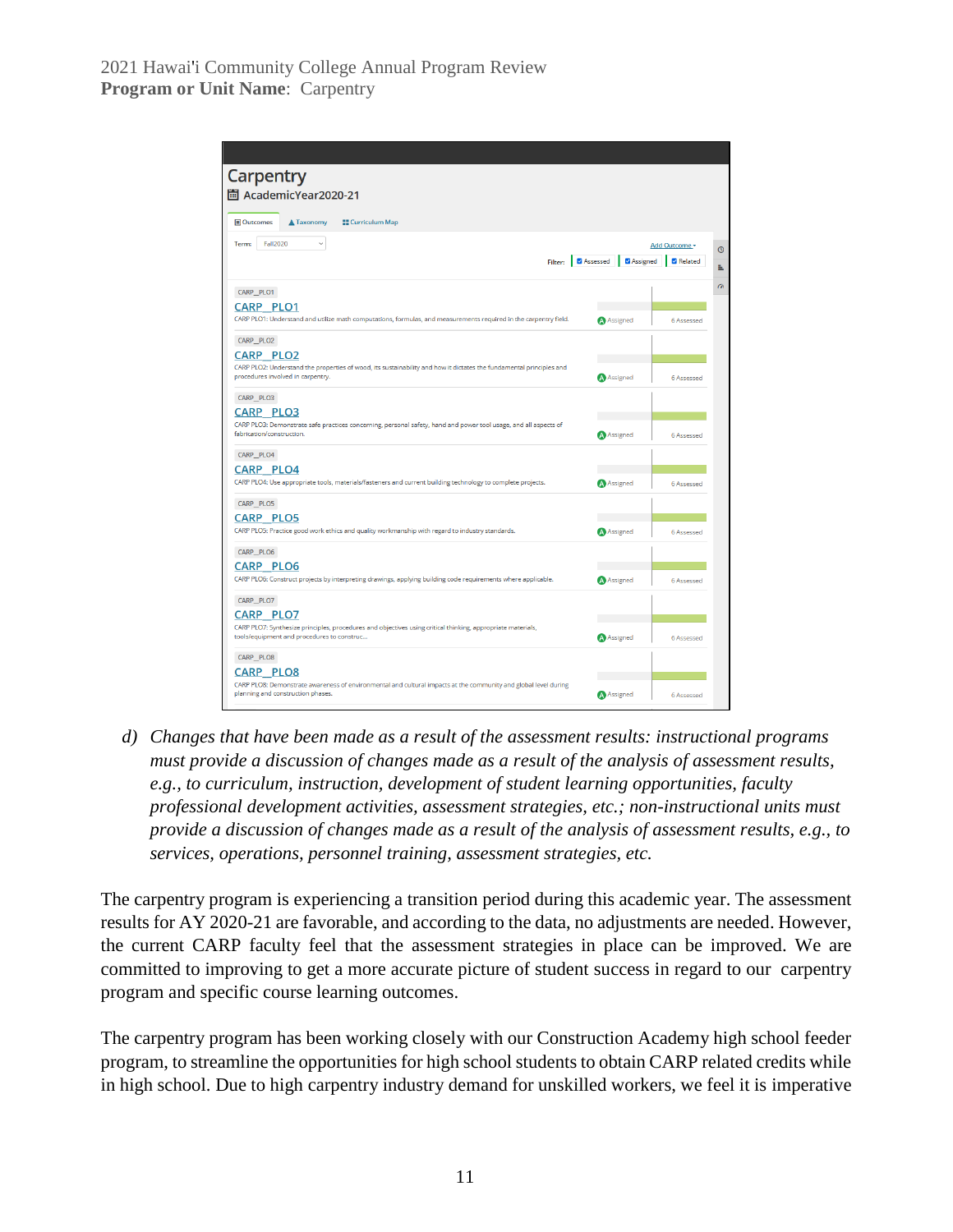to increase creative recruitment strategies to fuel enrollment into CARP, and **ALL** ATE programs at HawCC.

CARP 150 and 151 have submitted a curriculum revision in Kuali. Currently, CARP 150 is three credits, and CARP 151 is nine credits. The changes being requested would allow for each course to be six credits. These two courses make up the first semester of the two-year carpentry cohort. We feel that these changes will allow for more accurate course assessments, and a greater opportunity for high school students to earn dual credit. Ultimately, this will lead to increased student success.

#### **4. Action Plan**

*Based on findings in Parts 1-3, develop an action plan for your program or unit from now until your next Review, or as appropriate, update the action plan provided in your last Comprehensive Review.*

*Be sure to focus on areas to improve as identified in ARPD data or unit-developed measures, the results of assessments of student learning or unit/service outcomes, and results of survey and other data used to assess your program or unit.* 

*This action plan must include an analysis of progress in achieving previous planned improvements including the results of the prior Comprehensive Review's action plan(s). Discuss how the goals identified in that prior action plan were met and the impact on the program or unit; or, if not met, discuss why and the impact on the program or unit, and whether those goals are being carried over to the current action plan.* 

*This action plan should include specific recommendations for improvement(s) or planned program or unit action(s) that will guide your program/unit through to the next program/unit Review cycle. The plan must include details of measurable outcomes, benchmarks and timelines.* 

*\* CTE programs must include specific action plans for any Perkins Core Indicator for which the program did not meet the performance level.*

*Specify how the action plan aligns with the College's Mission and Strategic Plan. Include a discussion of how implementing this action plan will contribute to the College achieving the goals of the Strategic Plan. [https://hawaii.hawaii.edu/sites/default/files/assets/docs/strategic-plan/HawCC-strategic-directions-2015-2021.pdf](https://hawaii.hawaii.edu/sites/default/files/assets/docs/strategic-plan/hawcc-strategic-directions-2015-2021.pdf)*

*Be sure to list resources that will be required, if any, in section 5 below.*

*\*The action plan may be amended based on new initiatives, updated data, or unforeseen external factors between now and the next Comprehensive Review.*

1. Collaborate with the DOE counterparts when career days or expos are conducted virtually or by Zoom to participate in providing valuable information to prospective students about how the program will take all the safety precautions based on the CDC guidelines to create a safe learning environment and still be able to have the students gain valuable life experience to prepare them for their future.

2. We will continue to create an environment conducive to learning for non-traditional students so the experience can be rewarding and enjoyable.

3. We will explore options that will aid in increased enrollment and degrees awarded. Some options are dual credit for high school students as well as embedding OSHA and other industry specific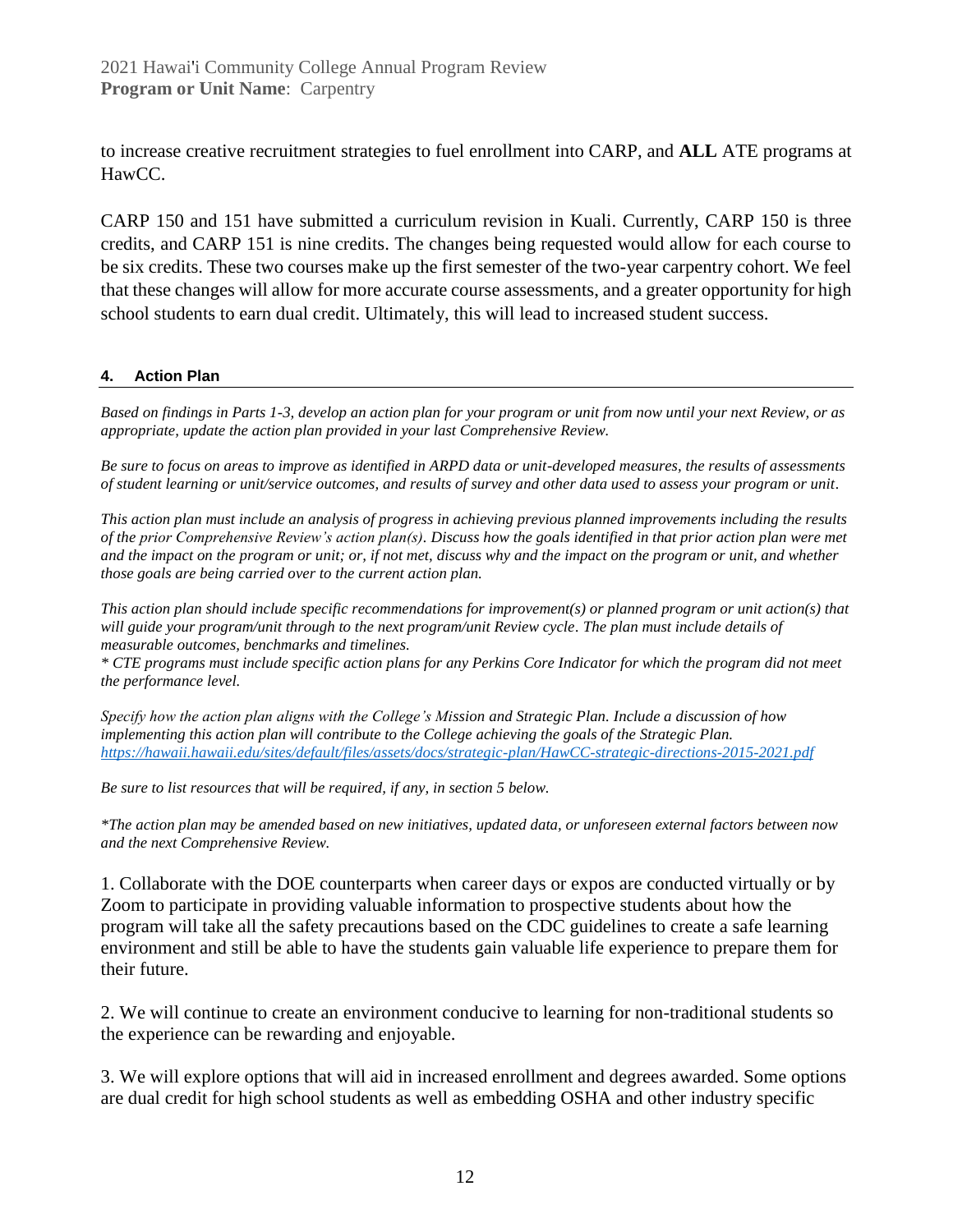certifications while enrolled in the CARP program. For example, the carpentry program has been actively seeking multiple options for dual credit opportunities for our Hawaiʻi Island high school students. With collaboration from the AEC program at HVCC we have been meeting regularly to work toward creating new student opportunities, and we will continue to do so in the coming year.

4. The carpentry program has a strong history of serving the Hawai'i Island community for nearly 80 years. Enrollment has traditionally been consistent, and the demand for this program in regard to industry has remained high. The Hawaiian Homes Model Home construction project remains as one of Hawai'i Community College's most highlighted community initiatives. This project offers students valuable on-the-job training, while providing a valuable service to the community. Collaboration with other trade programs has been a priority for CARP. We will continue to pursue these partnerships to allow for multiple learning opportunities that benefit our Hawai'i island community. This directly aligns with the mission statement and principles put forth by Hawai'i Community College of promoting lifelong learning and emphasizing the knowledge and experience necessary for kauhale members to pursue academic achievement and workforce readiness.

5. The CARP program will seek to increase industry involvement by holding more frequent meetings with industry council members, as a group or individually. CARP program is actively seeking more members to add to our advisory council. This will assist the program faculty to gain knowledge of current industry practices, trends, standards, technology and procedures. We also see the value of making connections with the industry members that will be seeking to employ our students.

6. CARP faculty will seek professional development opportunities that are pertinent to keeping our knowledge, skills and curriculum current.

7. Seek out and embed industry relevant certifications for CARP students. OSHA 10 is an example of one certification that we plan to offer within our curriculum in the future. CARP faculty are planning to become certified OSHA instructors in the next year. We are currently looking for certifications to operate construction related machinery such as a skid steer and mini-excavator. These certifications would set our students apart from other CARP programs and industry partners. We would like to offer these certifications to community members as well, potentially via noncredit or apprenticeship partnerships.

8. We will seek increased academic support and guidance for our CARP students. CARP faculty feel this will lead to a higher rate of completed degrees. We believe the AAS should be the encouraged goal for our students and that they should have consistent access to counseling by the program and support faculty.

### **5. Resource Implications - \* ONE-TIME BUDGET REQUESTS ONLY \***

Detail any ONE-TIME resource requests that are not included in your regular program or unit operating "B" budget, including reallocation of existing resources (physical, human, financial).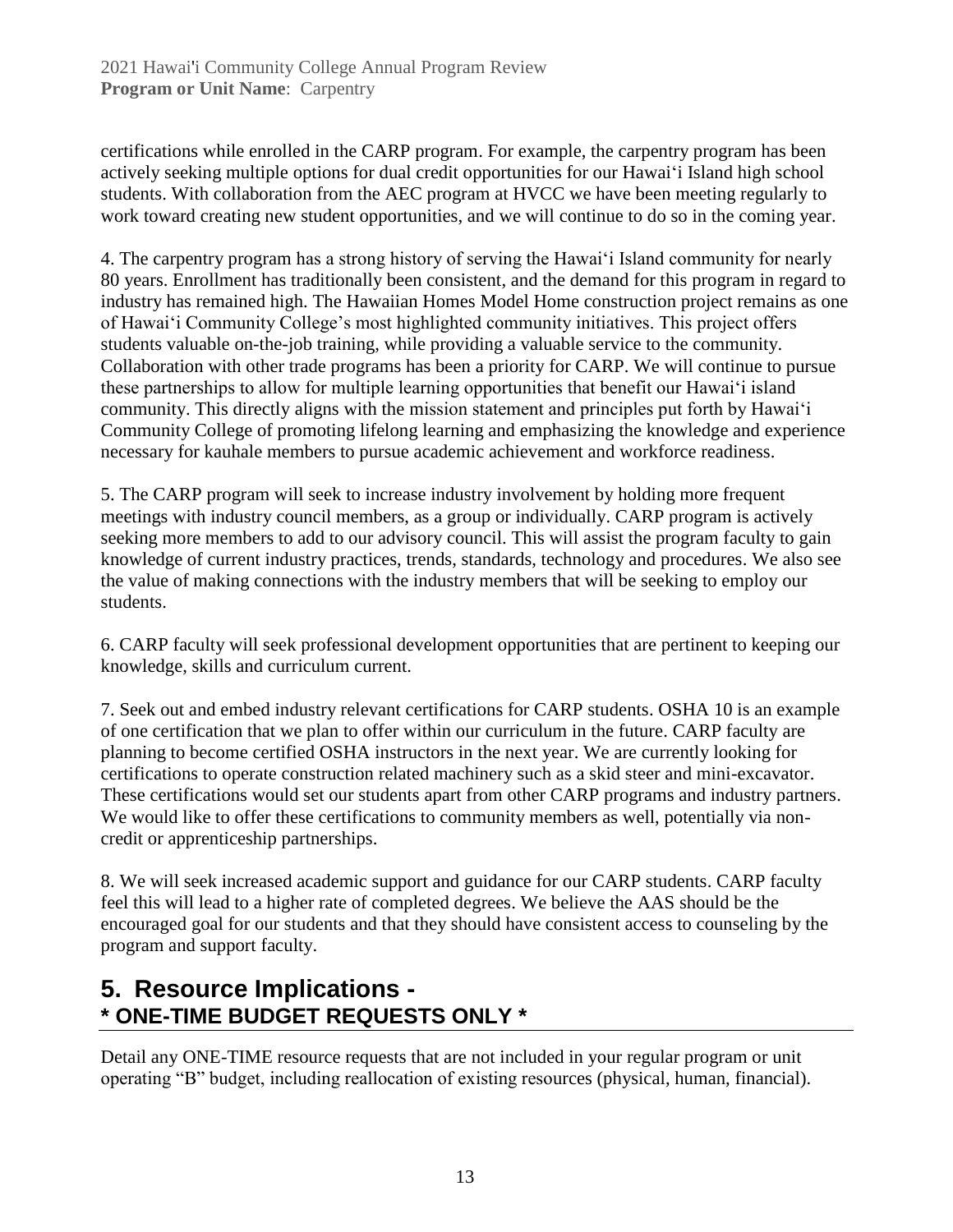\*Note that CTE programs seeking future funding via UHCC System Perkins proposals must reference their ARPD Section 4. Action Plan and this ARPD Section 5. Resource Implications to be eligible for funding.

#### ☐ **I am NOT requesting additional ONE-TIME resources for my program/unit.**

#### **I AM requesting additional ONE-TIME resource(s) for my program/unit. Total number of items being requested: \_\_\_\_4\_\_\_\_\_\_\_(4 items max.)**

\*

#### Hawaii CC - [Program & Unit Review Submission portal](https://hawaii.kualibuild.com/app/builder/#/app/60ef56c477b0f470999bb6e5/run) <https://hawaii.kualibuild.com/app/builder/#/app/60ef56c477b0f470999bb6e5/run>

Priority Criteria (must meet at least one of the following): Priority Criteria 1, 5 and 6

- 1. Ensure compliance with mandates and requirements such as laws and regulations, executive orders, board mandates, agreements and contracts and accreditation requirements.
	- 1. Address and/or mitigate issues of liability, including ensuring the health, safety and security of our kauhale.
	- 2. Expand our commitment to serving all segments of our Hawaii Island community through Pālamanui and satellite centers
	- 3. Address aging infrastructure.
	- 4. Continue efforts to promote integrated student support in closing educational gaps.
	- 5. Leverage resources, investments with returns, or scaling opportunities
	- 6. Promote professional development.

| <b>Category-Specific Information</b> |                       |                      |                         |                           |  |  |
|--------------------------------------|-----------------------|----------------------|-------------------------|---------------------------|--|--|
| Equipment                            | <b>Estimated Date</b> | Quantity / Number    | Total Cost (with        | On Inventory List         |  |  |
|                                      | Needed                | of Units; Cost per   | $S&H, \text{tax}$       | $(Y/N)$ ; Decal #,        |  |  |
|                                      |                       | Unit                 |                         | Reason replacing          |  |  |
| <b>Facilities</b>                    | <b>Estimated Date</b> | <b>Total Cost</b>    | Monthly/Yearly          | <b>Utilities Required</b> |  |  |
| <b>Modification</b>                  | Needed                |                      | <b>Recurring Costs</b>  |                           |  |  |
| <b>Personnel</b>                     | <b>Estimated Date</b> | FTE; Position        | <b>Estimated Salary</b> | Was an Existing           |  |  |
| <b>Resource</b>                      | Needed                | Type; Position       |                         | Position Abolished?       |  |  |
|                                      |                       | Title                |                         | $(Y/N)$ ; Position #      |  |  |
| <b>Professional</b>                  | <b>Estimated Date</b> | Have you applied     | Professional            | PD Details; Impact;       |  |  |
| <b>Development</b>                   | Needed                | before $(Y/N)$ ; was | Development             | <b>Total Cost</b>         |  |  |
|                                      |                       | it approved?         | Type                    |                           |  |  |
| <b>Reallocation</b>                  | <b>Estimated Date</b> | <b>Total Cost</b>    | Monthly/Yearly          | Reallocation              |  |  |
|                                      | Needed                |                      | <b>Recurring Costs</b>  | Proposal                  |  |  |